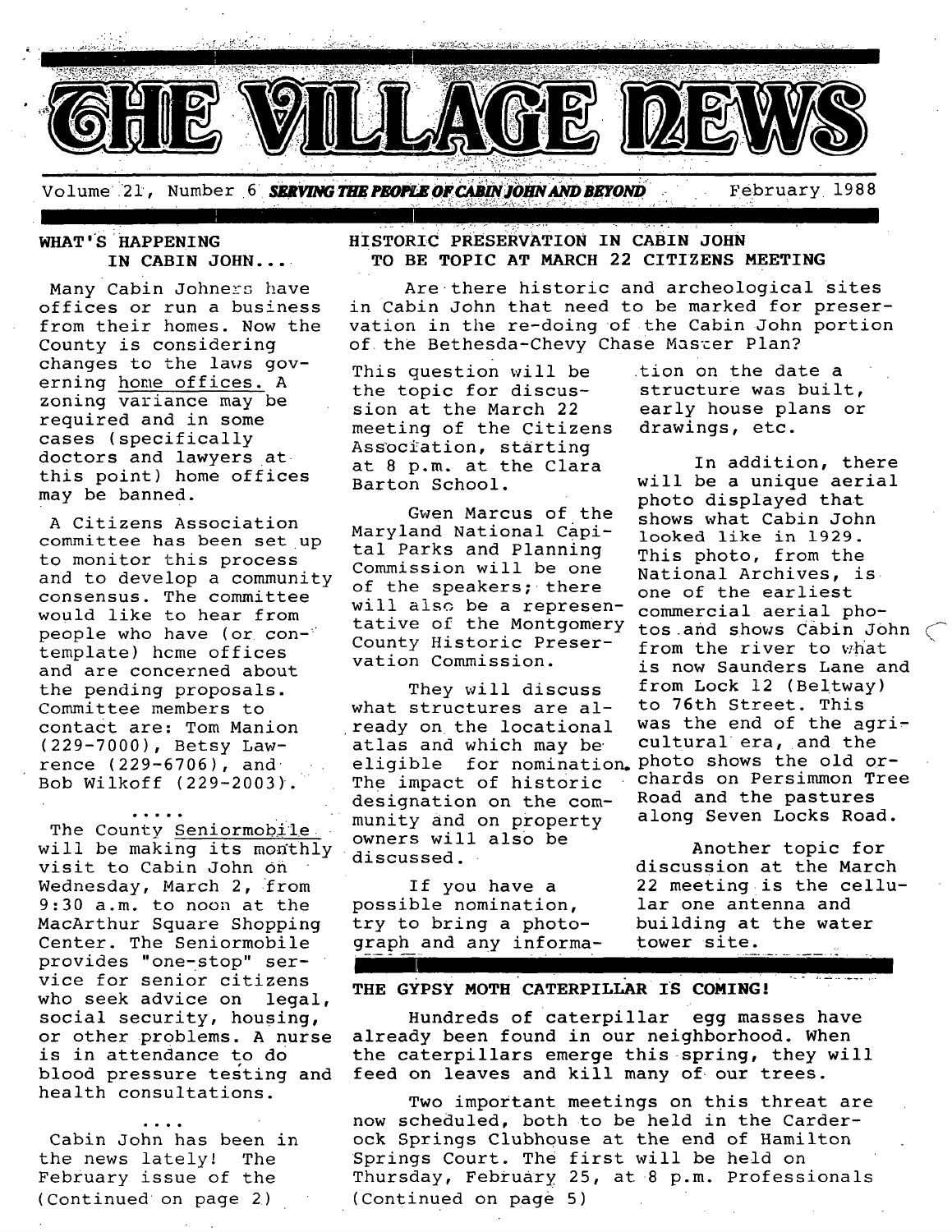$\boldsymbol{z}$ 

*.... &.* 

CABIN JOHN NEWS ....

 $\Lambda$ Continued from page 1) Bethesda Co-op News has a most interesting piece by Gloria McKinney about the community history of black residents of Cabin John. The February 10 issue of Potomac Almanac contains a story about our historic bridge, the Union Arch.

moo.

Newcomers in Cabin John should call the Martins at 229-3482 for a copy of the Cabin John Directory. In addition to listing all residents, it has a valuable "Skills and Services" section. (And if you've lost your original copy, you probably can get a replacement copy from the Martins.)

The Clara Barton Center is looking for people aged 16 to over 60 who enjoy children to work with school-aged children three to five afternoons a week. No experience is necessary. If interested, call 320-4565 or 229-0805 to discuss hours and salary.

### **LETTERS TO THE EDITOR**

#### **The Post Office: Friendly and Helpful**

Thanks for the nice piece by Barbara Goodno on the Cabin John Post Office and Postmistress Shirley Shuler in the January issue of The Village News .

How about a follow-up sometime with some profiles of the others who work there?

We are blessed, not only to have such a convenient facility, but also to have people there with such a friendly and helpful attitude.

--James W. Plumb

#### *A Plea* **to the Community**

**I** 

Clara Barton Day Care Center pays for the dumpster in front of the Clara Barton building. We rent a dumpster that is sufficient in size to accomodate a week of garbage from the Center and the 3 & 4 Year Old School. That's all it holds.

In addition, the Poor Boy Co, who services the dumpster does not pick up solid refuse other than bagged garbage; i.e., they do not take Christmas trees, mattresses, automobile exhaust systems. When people from the community leave their garbage and, even worse, their solid refuse in or beside our dumpster, it creates a) an eyesore, b) a danger, and  $c$ ) an unsanitary situation. What are we to do now with the mattress, the broken mirror, and the exhaust system lying in front of our building?

Please, please do not use our dumpster and, particularly, do not leave your large refuse here. It isn't fair to the families using the building and it isn't fair to the residents of 75th Street. Thank you.

--Clara Barton Day Care Center



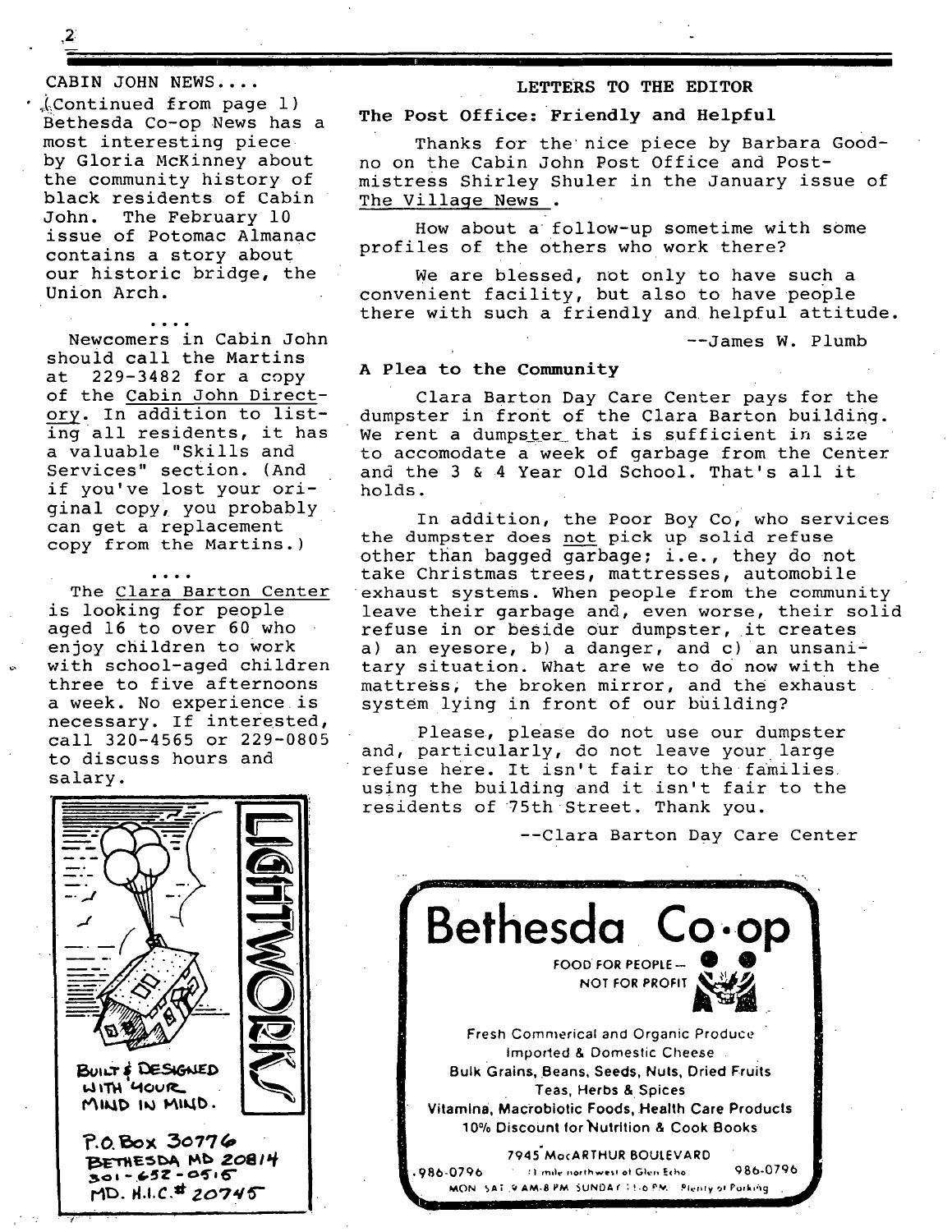#### **THE VILLAGE NEWS**

### .<br>The People<sup>3</sup>of Cabin John

#### **FOUR ENTERPRISING WOMEN**

#### By Barbara Martin

Four women, three from Cabin John and one from Glen Echo, are making a dream come true. They have created and developed their own company, a venture that gives them the challenging, professional work they want--and on their own terms.

It started in 1985 when an acquaintance asked Cappie Morgan if she would do a small writing project with a short deadline. Cappie agreed, started working on it at home, then discovered it was more than She could do alone in the given time. She turned to her friend, Marie Keefe, and together they finished the assignment and found they had enjoyed working together on something of high quality that they were paid for.

The writing job was well received and they were asked to take on another project, this one involving interviewing as well as writing. When this job became a long-range one, "We decided we needed help," recalls Marie, "and we asked two friends to join us." The friends were Fran Patch and Margaret Dyke. "We became excited about working together, pleased with the way we were able to blend and support each other's work."

By the time the project was finished, an idea had taken hold: formation of a working arrangement that would fulfill many of the women's needs. "We had several basic things in common," says Fran. "our kids were in school, so we had some free time during the day. We had allworked in the past in varYing professional capacities and were hungry to get back into that stimulating environment. We did not want to work fulltime, but wanted to reserve time to nurture and enjoy our active families. We were all involved in school and community programs and wanted to continue that."

"And probably the most important thing of all," adds Cappie, "from

our years or working together in volunteer projects--organizing and running everything from the Cabin John 3-and-4-year-old school's rummage sale to scouting programs to activities at Bannockburn, Pyle, and Whitman--we trusted and respected each other's competence and reliability."

Margaret takes up the story. "We saw that we could offer a special service. Suppose an organization wants a survey taken, or needs a subject researched and summarized, or has a number of papers that must be pulled together into a cohesive document. But the organizations doesn't have available..people who can be pulled away from their regular jobs and doesn't Want the expense of putting more people on their staff. They can hire us to do just one job."

It's an arrangement that has many advantages to the agency or business. And what about the advantages for the four partners? They are unanimous in their enthusiasm. "It's perfect for us. We can work mostly at home, and at hours that fit into our lives. We always have the energy and support that comes from working with capable colleagues. And we're getting paid respectable fees."

Their company is "Counterparts," a name with a double meaning. To the world, counterparts suggests that this company can enter an organization for a limited time and purpose, and act as matching co-workers with the staff. But there is another, heartwarming significance to the name. These four women share and augment each other's family needs and chores. If Margaret has an appointment with a client on the afternoon when her daughter has an appointment with the orthodontist, Cappie may be the one to take her. If Fran is typing away on a report that's due tomorrow, Marie will bring a casserole dinner for the Patch family. "In a very real sense, we stand in for each other in whatever way will make the work proceed We really are each other's counterparts."

There are no solo performers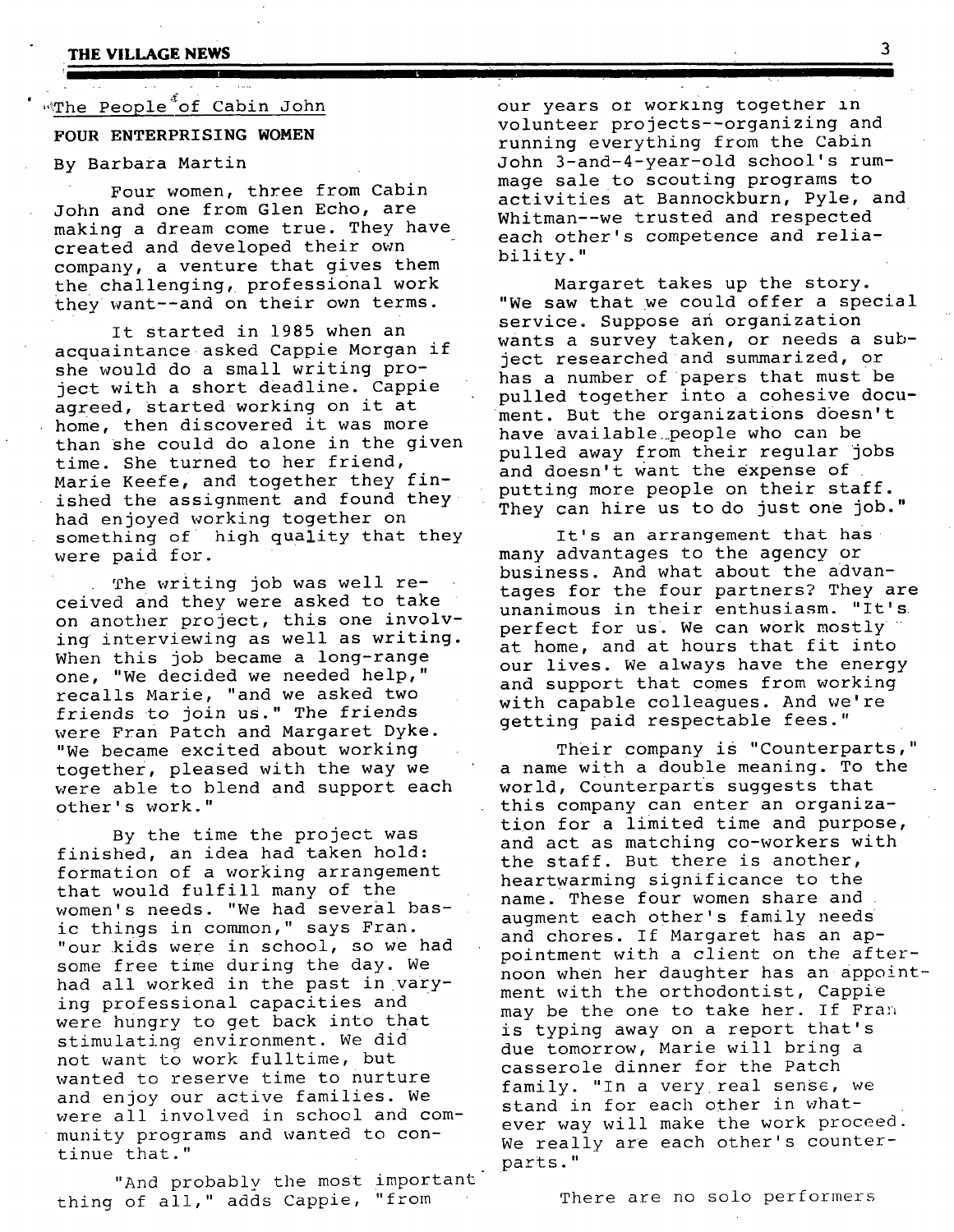**4 ---** 

 $'$  . here. Although a project may be portioned out into individual responsibilities, the partners regularly check with each other for advice and feedback. They meet periodically, "not on a set schedule, but\_whenever we have something to talk about." "We are especially careful to represent ourselves to a client as a team. When we go for an initial meeting, typically there will be two of us. And even though one woman will be primary liaison \* on a project, we keep emphasizing that any of us can be contacted. So if someone can't get the first one of us on the phone, they'll call another one."

What kinds of projects are undertaken by counterparts? In their two and a half years of operation, the partners have consolidated data from a nationwide survey and turned out a book on migrant health; that project took two years. But they have also done an information search for a school that was finding its own data collection efforts unproductive; that job took one day. They conducted interviews with 40 women for a university study on stress, and they edited articles on crime prevention among the elderly.

"We've tackled a great variety of jobs. Some were really new to us, and we had to figure out how to do them. We've discovered that we don't need to be experts in any given field. We research, we process, and then we write in a way that can be readily understood by the general user, not just an elite group. We like to think we bring an intelligent outside perspective to a project. But in the process we learn a lot about the subject we're working with--that's a personal bonus. You won't see Counterparts' name on any report or book or project. That's not the way we work. The credit goes to the client; they own the finished product."

I asked how their families react to having a serious working women in the house. "My son knows now that Mom is not to be interrupted when she right herein Cabin John, is a triis hunched over a typewriter with that hard-working expression on her

Ÿ.

face," says Fran. "My children have become accurate and reliable at taking messages for me," adds Cappie."My family is appreciative of what my working means to our life because my earnings go to tangible improvements and special purchases," Margaret says. Marie laughs, "After I had been doing this for a while, one of my sons sat down and asked me earnestly what it is that I do for a living." All four agreed "When you hear your kids bragging to their friends about their mother's work, you know they have a real respect for what you're doing."

There has been little grousing *about* Momma being busy. All four families are used to strong participation in outside activities. The women set a fine example for their children in showing their continued support of their schools and communities even though they are also working for money.

The partners have different. work style preferences. One sets aside about 4 hours a day for Counterparts, but another does nothing for a week and then works two consecutive 12-hour days. "With this unique structure, we can do it, we can choose our best times for working."

The four Counterparts are clearly delighted with what they have formed for themselves. "A lot of people' told us we couldn't be working colleagues and stay friends. But actually as the business has grown, so have our appreciation and affection for each other. We are all strong women, not only strong in our abilities but quite definite in our opinions; it is exhilarating finding consensus and forging new directions." Some people also predicted they would fail without a leader. Counterparts is a company of four peers. They take turns being manager for specific projects, and each meeting has a designated leader and a set agenda. But the responsibilities and the rewards are equal.

This company, born and raised bute to the four enterprising women who made it happen.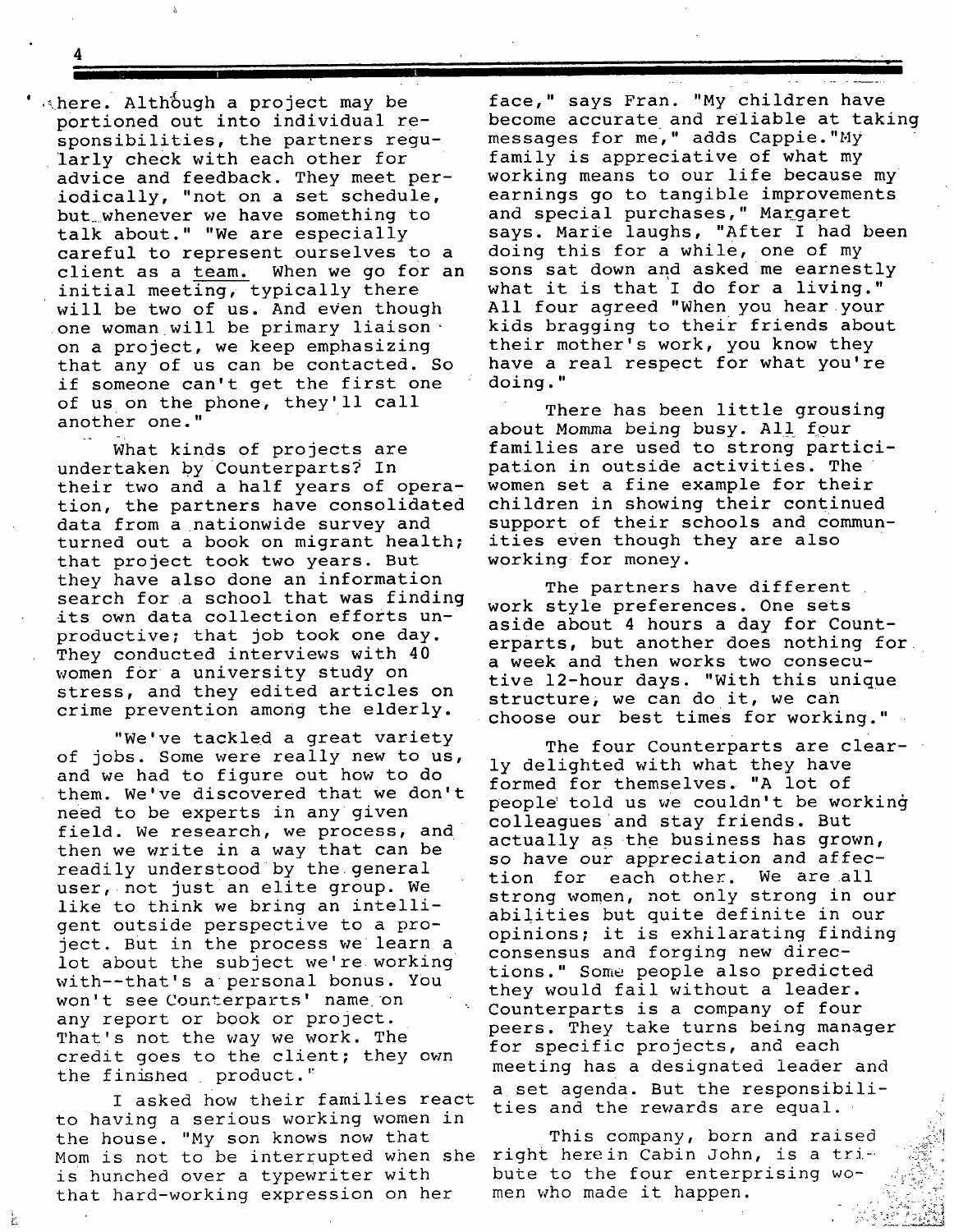#### **THE VILLAGE NEWS 5**

CITIZENS CONCERNED '~ ABOUT PLaN REVISIONS cabin John's input into the cumment process of revising the Bethesda-Chevy Chase Master Plan was discussed at the Citizens Association meeting on January 26, and the Working Committee was asked to assemble the community views into a single document for submission to the County planning authorities. There seemed to be agreement on several points:

i) Cabin John residents have a deep concern about the steadily growing traffic going through the community; 2) Cabin Johners do not want any rezoning that might permit higher population density; and 3) the community wants

to preserve the wooded, narrow street nature of the town.

Another area of concern is protecting historic and archeological sites. These will be considered at the next Citizens ASSociation meeting on March 22 (see separate story) .

laradise

CATERPILLARS

(Continued from page i) from the Montgomery County Gypsy Moth Integrated Pest Management Program will explain how the caterpillar can be controlled. Action must be taken by the end of March if the control program is to beeffective during the growing season.

ς

A second meeting will be held on Wednesday, March 23, also at 8 p.m. at the same place. County representatives will be there to sell the burlap and sticky tape needed to band trees to protect them from the pest.

You will need to check your trees in advance to know the total amount of burlap and tape you should buy. Trees most often attacked (in order of caterpillar preference) are: all oaks (their favorite food), box elder, alders, birches (paper and gray), tamarack, sweet gum, apple (including ornamental varieties), hawthorn, aspens (bigtooth and quaking), willows, American basswood, and maples.

To figure what you need, measure the circumference of each tree you wish to band at chest level. The total of these measurements is what you will need of both burlap and tape. Burlap will cost about 25¢ for every six feet and tape about \$2 per 50-foot roll.

For more information about the meetings, call Jay Stedman at 229-6302.